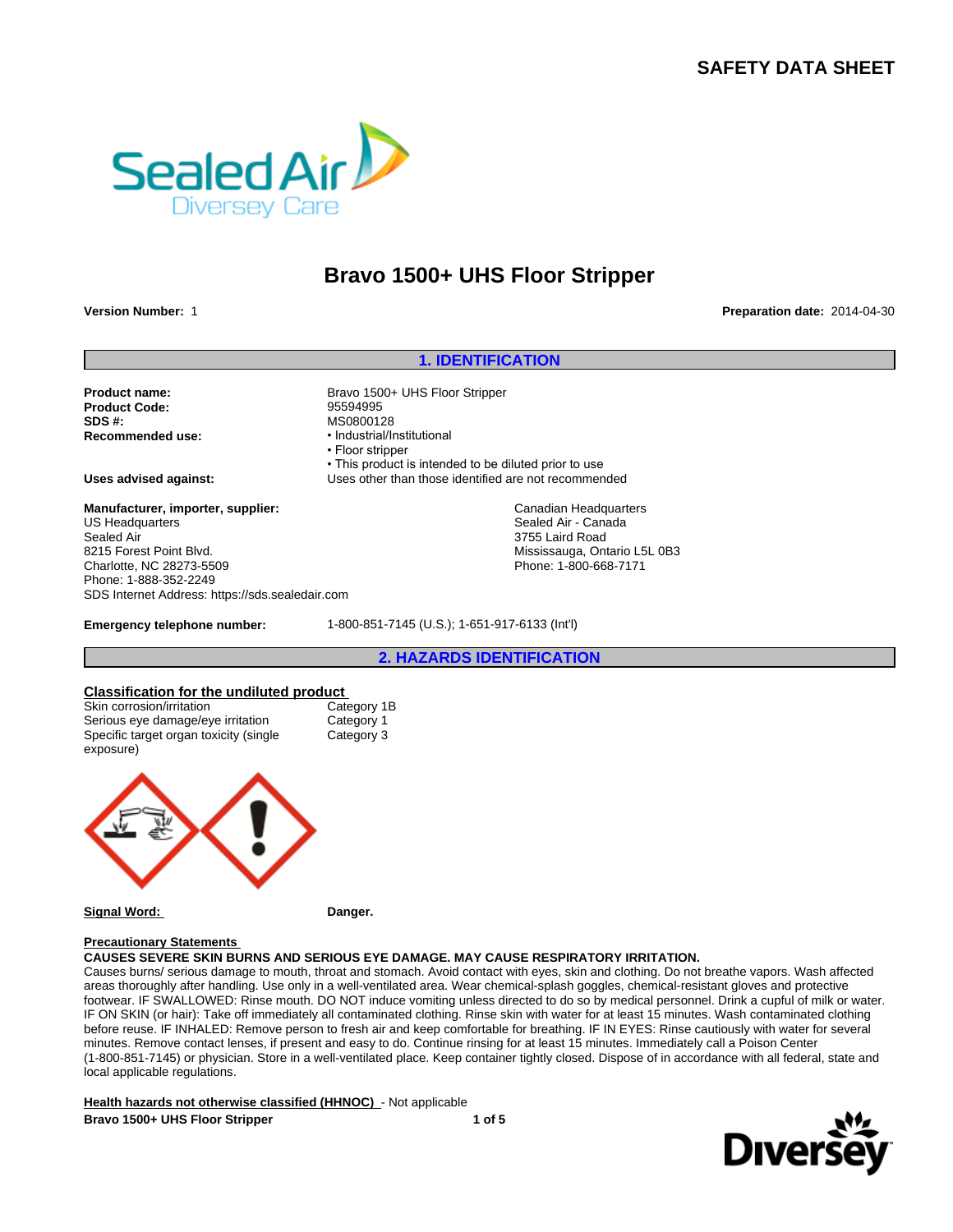#### **Classification for the diluted product** @ 1:4 Skin corrosion/irritation Category 2<br>
Serious eye damage/eye irritation Category 2A Serious eye damage/eye irritation



#### **Precautionary Statements**

#### **CAUSES SKIN AND SERIOUS EYE IRRITATION.**

Avoid contact with eyes, skin and clothing. Wash affected areas thoroughly after handling. May cause irritation to mouth, throat and stomach. Wear chemical-splash goggles and chemical-resistant gloves. IF SWALLOWED: Rinse mouth. Drink a cupful of milk or water. IF ON SKIN: Wash with plenty of soap and water. If skin irritation occurs: Get medical advice or attention. IF IN EYES: Rinse cautiously with water for several minutes. Remove contact lenses, if present and easy to do. Continue rinsing for at least 15 minutes. If eye irritation persists: Get medical advice or attention. Dispose of in accordance with all federal, state and local applicable regulations.

### **3. COMPOSITION/INFORMATION ON INGREDIENTS**

# **Classified Ingredients**

| Ingredient(s)                 | <b>CAS#</b> | Weight %                |
|-------------------------------|-------------|-------------------------|
| Monoethanolamine              | 141-43-5    | 20%<br>$10 -$           |
| Benzyl alcohol                | 100-51-6    | 10%<br>- C              |
| Diethylene glycol butyl ether | 112-34-5    | $\sim$<br>$1\%$<br>< პ% |

\*Exact percentages are being withheld as trade secret information

# **4. FIRST AID MEASURES**

### **Undiluted Product:**

**Eyes:** IF IN EYES: Rinse cautiously with water for several minutes. Remove contact lenses, if present and easy to do. Continue rinsing for at least 15 minutes.

**Skin:** IF ON SKIN (or hair): Take off immediately all contaminated clothing. Rinse skin with water for at least 15 minutes.

**Inhalation:** IF INHALED: Remove person to fresh air and keep comfortable for breathing.

**Ingestion:** IF SWALLOWED: Rinse mouth. DO NOT induce vomiting unless directed to do so by medical personnel. Drink a cupful of milk or water.

**Most Important Symptoms/Effects:** No information available.

**Immediate medical attention and special treatment needed** Not applicable.

**Aggravated Medical Conditions:** Individuals with chronic respiratory disorders such as asthma, chronic bronchitis, emphysema, etc., may be more susceptible to irritating effects.

## **Diluted Product:**

**Eyes:** IF IN EYES: Rinse cautiously with water for several minutes. Remove contact lenses, if present and easy to do. Continue rinsing for at least 15 minutes. If eye irritation persists: Get medical advice/attention

**Skin:** IF ON SKIN: Wash with plenty of soap and water If skin irritation occurs: Get medical advice/attention

**Inhalation:** No specific first aid measures are required

**Ingestion:** IF SWALLOWED: Rinse mouth. Drink a cupful of milk or water.

**5. FIRE-FIGHTING MEASURES**

**Specific methods:** No special methods required **Specific hazards:** 

**Suitable extinguishing media:** The product is not flammable. Extinguish fire using agent suitable for surrounding fire.

**Special protective equipment for firefighters:** As in any fire, wear self-contained breathing apparatus pressure-demand, MSHA/NIOSH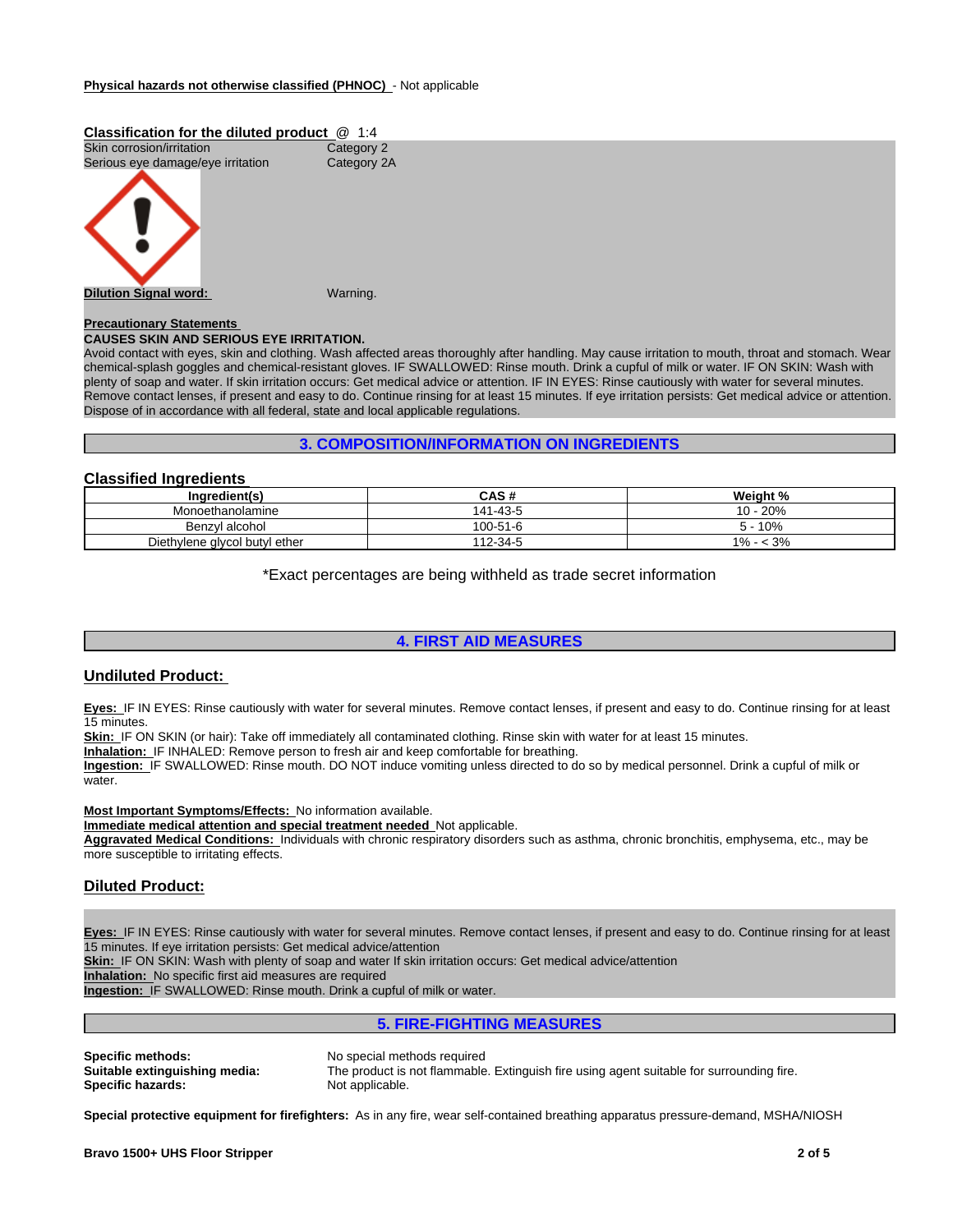(approved or equivalent) and full protective gear. **Extinguishing media which must not be used for safety reasons:** No information available.

# **6. ACCIDENTAL RELEASE MEASURES**

| <b>Personal precautions:</b>     |  |
|----------------------------------|--|
| <b>Environmental precautions</b> |  |
| and clean-up methods:            |  |

No information available.

**Environmental precautions** Clean-up methods - large spillage. Absorb spill with inert material (e.g. dry sand or earth), then place in a chemical waste container. Use a water rinse for final clean-up.

# **7. HANDLING AND STORAGE**

Handling: Avoid contact with skin, eyes and clothing. Do not taste or swallow. Avoid breathing vapors or mists. Use only with adequate ventilation. Remove and wash contaminated clothing and footwear before re-use. Wash thoroughly after handling. Product residue may remain on/in empty containers. All precautions for handling the product must be used in handling the empty container and residue. FOR COMMERCIAL AND INDUSTRIAL USE ONLY.

**Storage:** Protect from freezing. Keep tightly closed in a dry, cool and well-ventilated place. KEEP OUT OF REACH OF CHILDREN. **Aerosol Level (if applicable) :** Not applicable

#### **8. EXPOSURE CONTROLS / PERSONAL PROTECTION**

#### **Exposure Guidelines:** .

| Ingredient(s)                 | CAS#     | <b>ACGIH</b> | <b>OSHA</b>               |
|-------------------------------|----------|--------------|---------------------------|
| Monoethanolamine              | 141-43-5 | 6 ppm (STEL) | 3 ppm (TWA)               |
|                               |          | 3 ppm (TWA)  | 6 mg/m <sup>3</sup> (TWA) |
| Benzyl alcohol                | 100-51-6 |              |                           |
| Diethylene glycol butyl ether | 112-34-5 | 10 ppm (TWA) | -                         |

#### **Undiluted Product:**

#### **Engineering measures to reduce exposure:**

Good general ventilation should be sufficient to control airborne levels Respiratory protection is not required if good ventilation is maintained.

| <b>Personal Protective Equipment</b> |                                                                                                                                                                                                                                                          |
|--------------------------------------|----------------------------------------------------------------------------------------------------------------------------------------------------------------------------------------------------------------------------------------------------------|
| Eye protection:                      | Chemical-splash goggles.                                                                                                                                                                                                                                 |
| Hand protection:                     | Chemical-resistant gloves.                                                                                                                                                                                                                               |
| Skin and body protection:            | Protective footwear. If major exposure is possible, wear suitable protective clothing and footwear.                                                                                                                                                      |
| <b>Respiratory protection:</b>       | In case of insufficient ventilation wear suitable respiratory equipment. A respiratory protection program<br>that meets OSHA's 29 CFR 1910.134 and ANSI Z88.2 requirements must be followed whenever<br>workplace conditions warrant a respirator's use. |
| Hygiene measures:                    | Handle in accordance with good industrial hygiene and safety practice.                                                                                                                                                                                   |
| <b>Diluted Product:</b>              |                                                                                                                                                                                                                                                          |
|                                      |                                                                                                                                                                                                                                                          |
| <b>Personal Protective Equipment</b> |                                                                                                                                                                                                                                                          |
| Eye protection:                      | No personal protective equipment required under normal use conditions.                                                                                                                                                                                   |
| Hand protection:                     | No personal protective equipment required under normal use conditions.                                                                                                                                                                                   |
| Skin and body protection:            | No personal protective equipment required under normal use conditions.                                                                                                                                                                                   |
| <b>Respiratory protection:</b>       | No personal protective equipment required under normal use conditions.                                                                                                                                                                                   |

# **9. PHYSICAL AND CHEMICAL PROPERTIES**

**Hygiene measures:** Handle in accordance with good industrial hygiene and safety practice.

| <b>Physical State: Liquid</b>                                         | <b>Color:</b> Clear, Straw                                               |
|-----------------------------------------------------------------------|--------------------------------------------------------------------------|
| <b>Evaporation Rate:</b> No information available                     | <b>Odor:</b> Solvent Solvent                                             |
| <b>Odor threshold:</b> No information available.                      | <b>Boiling point/range: Not determined</b>                               |
| <b>Melting point/range: Not determined</b>                            | <b>Decomposition temperature:</b> Not determined                         |
| Autoignition temperature: No information available                    | <b>Solubility: Completely Soluble</b>                                    |
| <b>Solubility in other solvents:</b> No information available         | Relative Density (relative to water): 1.019                              |
| Density: 8.5 lbs/gal 1.019 Kg/L                                       | Vapor density: No information available                                  |
| <b>Bulk density:</b> No information available                         | Vapor pressure: No information available.                                |
| <b>Flash point:</b> > 200 °F > 93.3 °C                                | <b>Partition coefficient (n-octanol/water):</b> No information available |
| <b>Dilution Flash Point:</b> $> 200 \, \text{°F} > 93.3 \, \text{°C}$ | Viscosity: No information available                                      |
| <b>Elemental Phosphorus: 0.00 % by wt.</b>                            | <b>VOC:</b> 10.71 % $*$                                                  |
| <b>pH:</b> 12.1                                                       | VOC % by wt. at use dilution $2.14\%$ *                                  |
| <b>Dilution pH:</b> $11.45$ @ 1:4                                     | <b>Flammability (Solid or Gas): Not applicable</b>                       |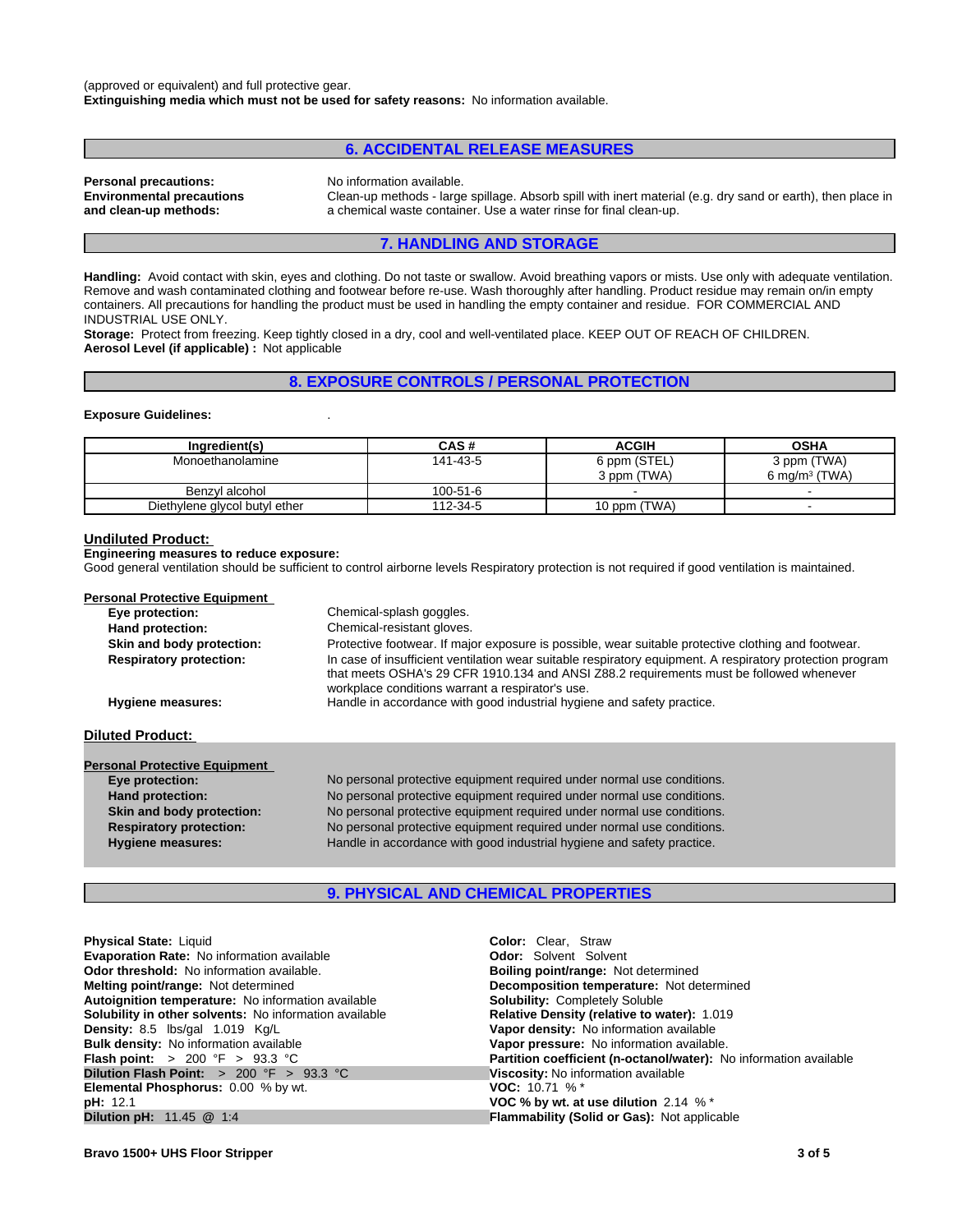\* - Title 17, California Code of Regulations, Division 3, Chapter 1, Subchapter 8.5, Article 2, Consumer Products, Sections 94508

## **10. STABILITY AND REACTIVITY**

| <b>Reactivity:</b>                | Not Applicable                                                                        |
|-----------------------------------|---------------------------------------------------------------------------------------|
| Stability:                        | The product is stable                                                                 |
| Hazardous decomposition products: | None reasonably foreseeable.                                                          |
| Materials to avoid:               | Do not mix with any other product or chemical unless specified in the use directions. |
| Conditions to avoid:              | No information available.                                                             |

# **11. TOXICOLOGICAL INFORMATION**

#### **Information on likely routes of exposure:**

Eye contact, Skin contact, Inhalation, Ingestion

#### **Delayed, immediate, or chronic effects and symptoms from short and long-term exposure**

**Skin contact:** Corrosive. Causes severe burns. Symptoms may include burns, blisters, redness and pain (which may be delayed). **Eye contact:** Corrosive. Causes serious eye damage. Symptoms may include pain, burning sensation, redness, watering, blurred vision or loss of vision.

**Ingestion:** Causes burns/ serious damage to mouth, throat and stomach. Symptoms may include stomach pain and nausea. **Inhalation:** May cause irritation and corrosive effects to nose, throat and respiratory tract. Symptoms may include coughing and difficulty breathing.

**Sensitization:** No known effects.

**Target Organs (SE):** Exposure to some of the chemicals in this product may cause damage to the respiratory system **Target Organs (RE):** None known

#### **Numerical measures of toxicity**

| ATE - Oral (mg/kg):                    | >5000 |
|----------------------------------------|-------|
| ATE - Dermal (mg/kg):                  | >5000 |
| ATE - Inhalatory, mists (mg/l):        | 14    |
| ATE - Inhalatory, vapors (mg/l): $>50$ |       |

#### **12. ECOLOGICAL INFORMATION**

**Ecotoxicity:** No information available.

**Persistence and Degradability:** No information available.

**Bioaccumulation:** No information available.

# **13. DISPOSAL CONSIDERATIONS**

**Waste from residues / unused products:** This product, as sold, if discarded or disposed, is not a hazardous waste according to Federal regulations (40 CFR 261.4 (b)(4)). Dispose in compliance with all Federal, state, provincial, and local laws and regulations. This product, when diluted as stated on this SDS, is not a hazardous waste according to Federal regulations (40 CFR 261.4 (b)(4)). Under RCRA, it is the responsibility of the user of the product to determine, at the time of disposal, whether the waste solution meets RCRA criteria for hazardous waste. Dispose in compliance with all Federal, state, provincial, and local laws and regulations.

**Contaminated Packaging:** Do not re-use empty containers.

**RCRA Hazard Class (undiluted product):** Not Regulated RCRA Hazard Class (diluted product): Not Regulated

#### **14. TRANSPORT INFORMATION**

**DOT/TDG/IMDG:** Proper shipping descriptions can vary by pack size. Please refer to the Diversey HazMat Library, **only available through Internet Explorer**, http://naextranet.diversey.com/dot/, for up to date shipping information.